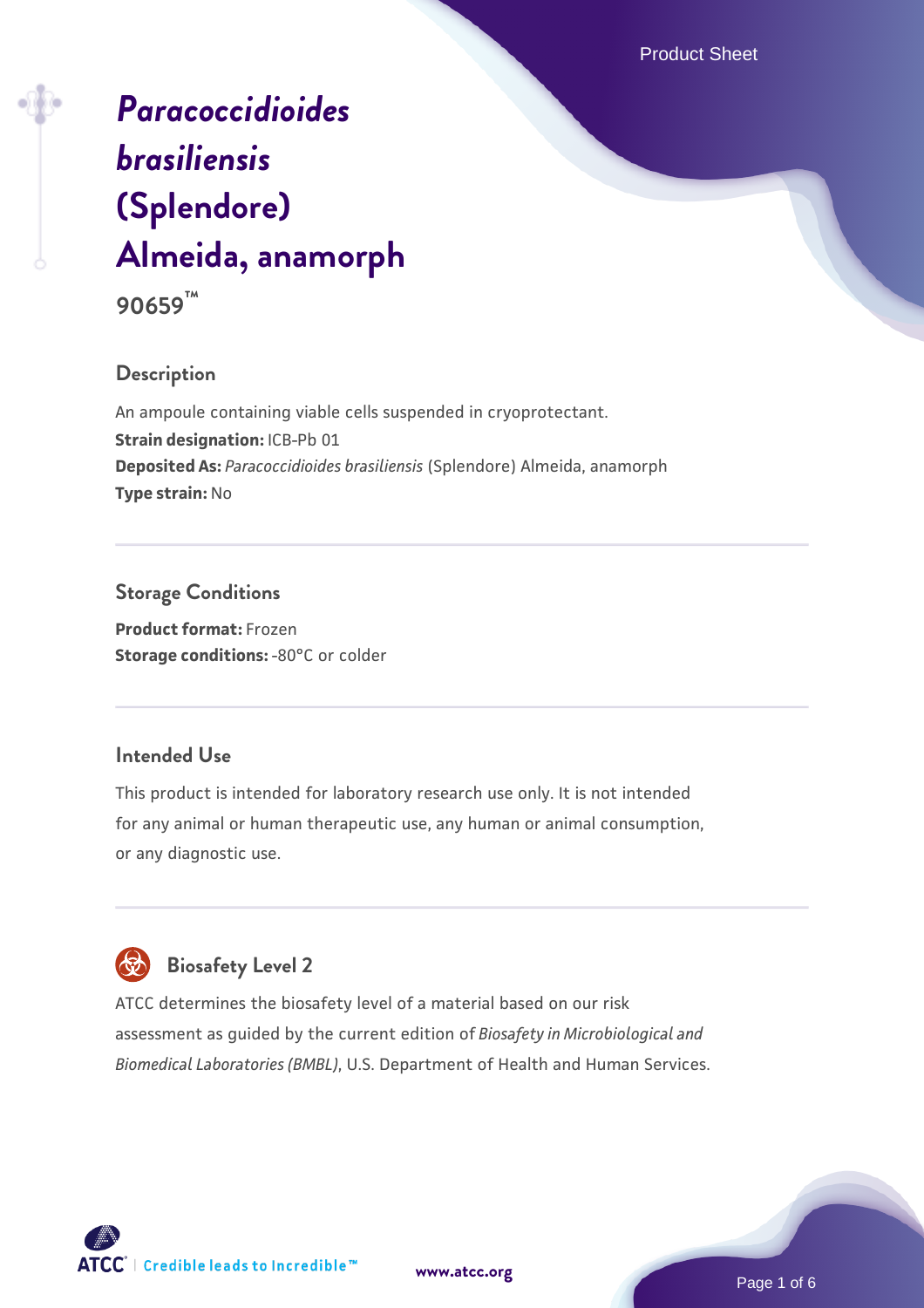**90659**

It is your responsibility to understand the hazards associated with the material per your organization's policies and procedures as well as any other applicable regulations as enforced by your local or national agencies.

ATCC highly recommends that appropriate personal protective equipment is always used when handling vials. For cultures that require storage in liquid nitrogen, it is important to note that some vials may leak when submersed in liquid nitrogen and will slowly fill with liquid nitrogen. Upon thawing, the conversion of the liquid nitrogen back to its gas phase may result in the vial exploding or blowing off its cap with dangerous force creating flying debris. Unless necessary, ATCC recommends that these cultures be stored in the vapor phase of liquid nitrogen rather than submersed in liquid nitrogen.

#### **Certificate of Analysis**

For batch-specific test results, refer to the applicable certificate of analysis that can be found at www.atcc.org.

#### **Growth Conditions**

**Medium:**  [ATCC Medium 28: Emmons' modification of Sabouraud's agar/broth](https://www.atcc.org/-/media/product-assets/documents/microbial-media-formulations/2/8/atcc-medium-28.pdf?rev=0da0c58cc2a343eeae735016b70809bb) **Temperature:** 37°C

#### **Handling Procedures**

**Frozen ampoules** packed in dry ice should either be thawed immediately or stored in liquid nitrogen. If liquid nitrogen storage facilities are not available,

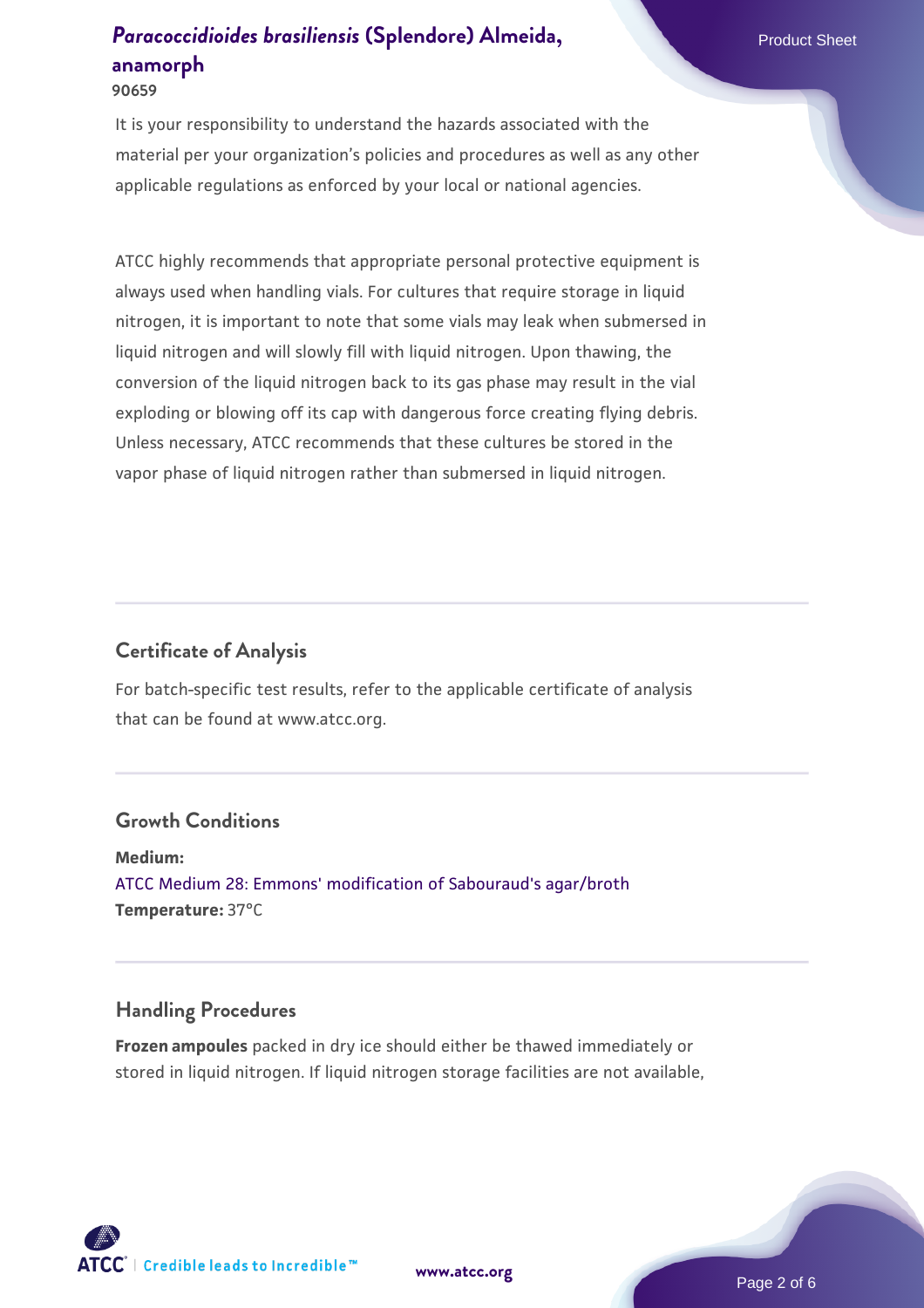**90659**

frozen ampoules may be stored at or below -70°C for approximately one week. **Do not under any circumstance store frozen ampoules at refrigerator freezer temperatures (generally -20°C)**. Storage of frozen material at this temperature will result in the death of the culture.

- 1. To thaw a frozen ampoule, place in a **25°C to 30°C** water bath, until just thawed **(approximately 5 minutes)**. Immerse the ampoule just sufficient to cover the frozen material. Do not agitate the ampoule.
- 2. Immediately after thawing, wipe down ampoule with 70% ethanol and aseptically transfer at least 50 µL (or 2-3 agar cubes) of the content onto a plate or broth with medium recommended.
- 3. Incubate the inoculum/strain at the temperature and conditions recommended.
- 4. Inspect for growth of the inoculum/strain regularly for up to 4 weeks. The time necessary for significant growth will vary from strain to strain.

#### **Notes**

Additional information on this culture is available on the ATCC web site at www.atcc.org.

## **Material Citation**

If use of this material results in a scientific publication, please cite the material in the following manner: *Paracoccidioides brasiliensis* (Splendore) Almeida, anamorph (ATCC 90659)

## **References**

References and other information relating to this material are available at www.atcc.org.

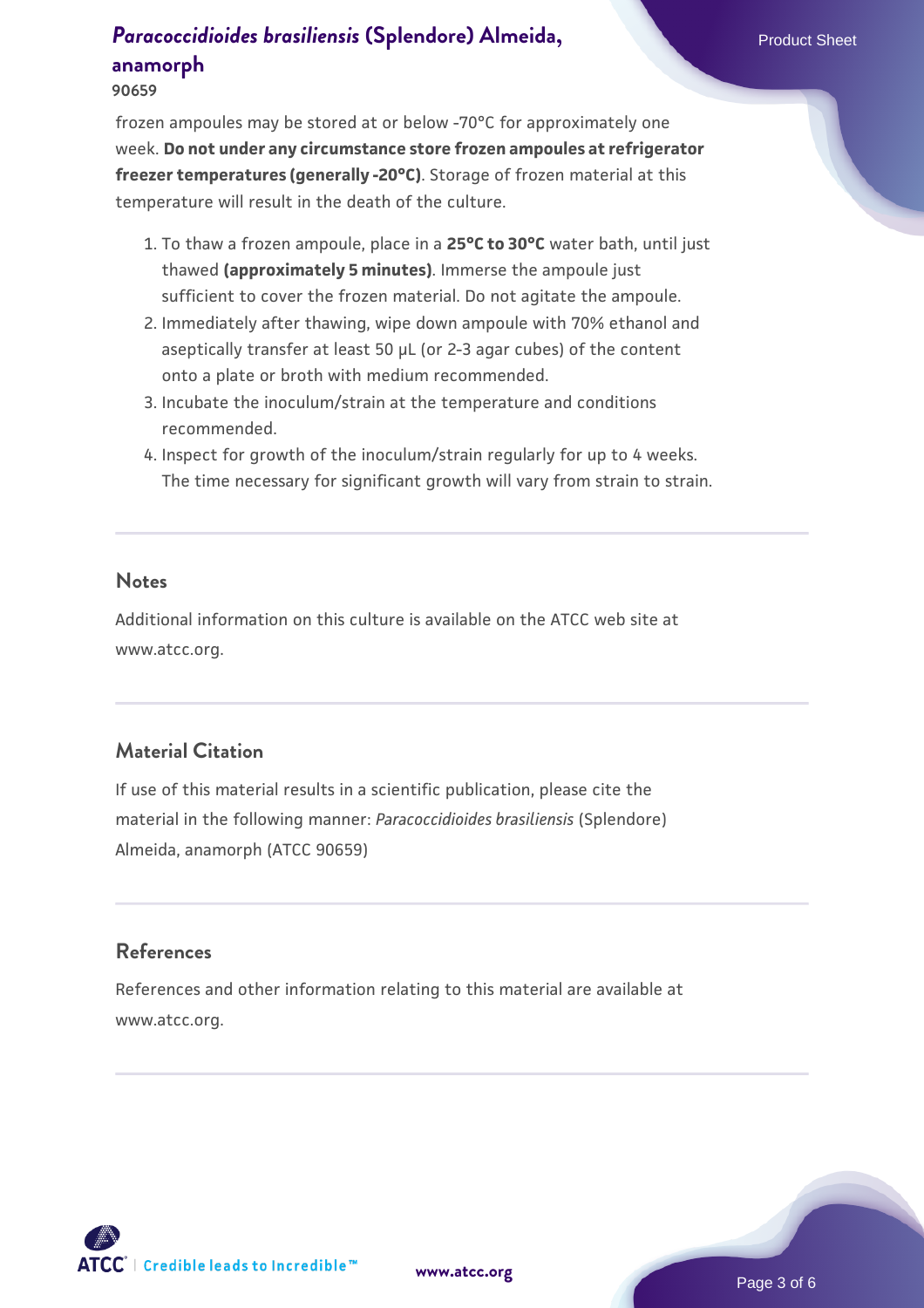**90659**

#### **Warranty**

The product is provided 'AS IS' and the viability of ATCC<sup>®</sup> products is warranted for 30 days from the date of shipment, provided that the customer has stored and handled the product according to the information included on the product information sheet, website, and Certificate of Analysis. For living cultures, ATCC lists the media formulation and reagents that have been found to be effective for the product. While other unspecified media and reagents may also produce satisfactory results, a change in the ATCC and/or depositor-recommended protocols may affect the recovery, growth, and/or function of the product. If an alternative medium formulation or reagent is used, the ATCC warranty for viability is no longer valid. Except as expressly set forth herein, no other warranties of any kind are provided, express or implied, including, but not limited to, any implied warranties of merchantability, fitness for a particular purpose, manufacture according to cGMP standards, typicality, safety, accuracy, and/or noninfringement.

## **Disclaimers**

This product is intended for laboratory research use only. It is not intended for any animal or human therapeutic use, any human or animal consumption, or any diagnostic use. Any proposed commercial use is prohibited without a license from ATCC.

While ATCC uses reasonable efforts to include accurate and up-to-date information on this product sheet, ATCC makes no warranties or representations as to its accuracy. Citations from scientific literature and patents are provided for informational purposes only. ATCC does not warrant that such information has been confirmed to be accurate or complete and the customer bears the sole responsibility of confirming the accuracy and completeness of any such information.

This product is sent on the condition that the customer is responsible for and assumes all risk and responsibility in connection with the receipt, handling,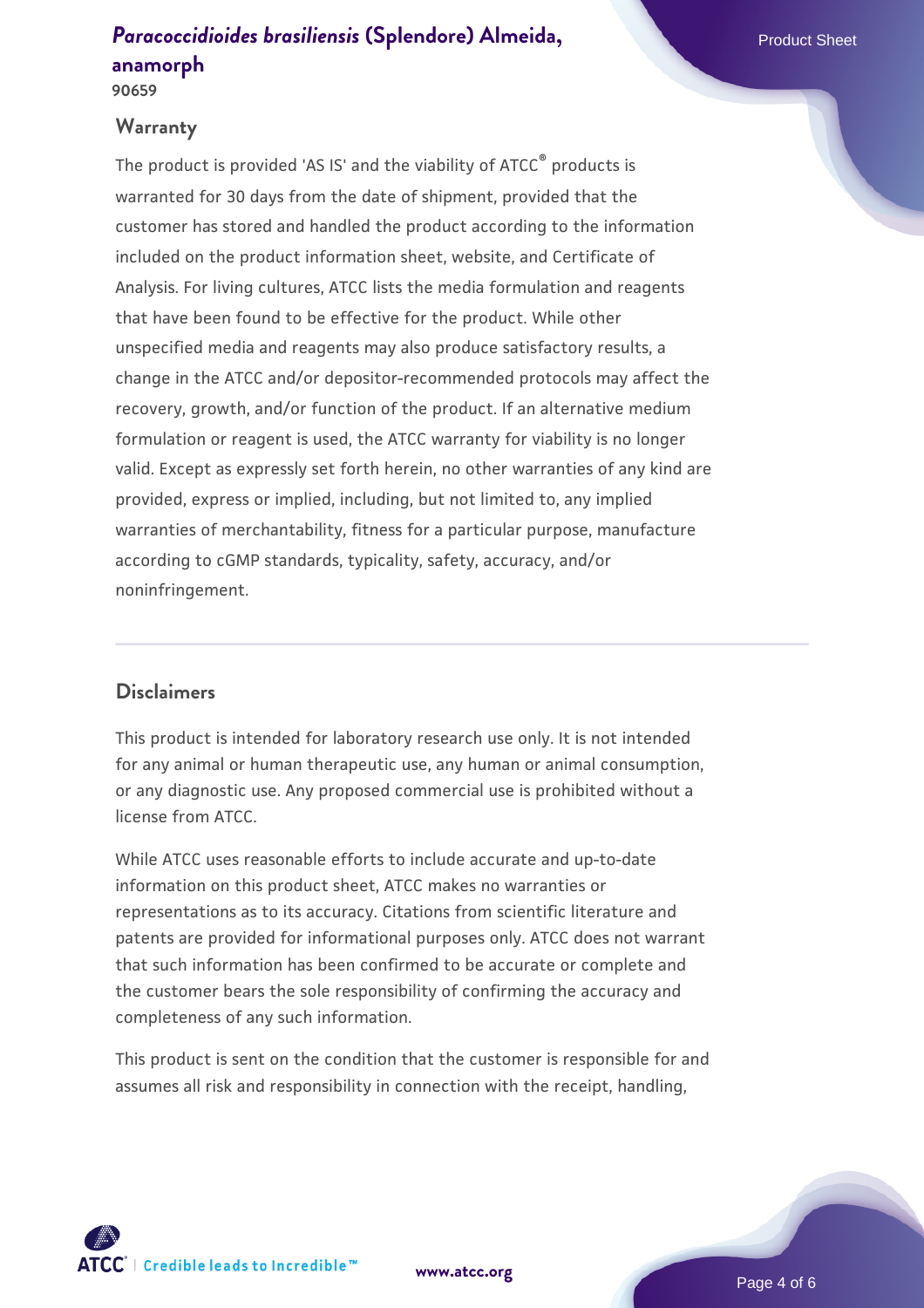**90659**

storage, disposal, and use of the ATCC product including without limitation taking all appropriate safety and handling precautions to minimize health or environmental risk. As a condition of receiving the material, the customer agrees that any activity undertaken with the ATCC product and any progeny or modifications will be conducted in compliance with all applicable laws, regulations, and guidelines. This product is provided 'AS IS' with no representations or warranties whatsoever except as expressly set forth herein and in no event shall ATCC, its parents, subsidiaries, directors, officers, agents, employees, assigns, successors, and affiliates be liable for indirect, special, incidental, or consequential damages of any kind in connection with or arising out of the customer's use of the product. While reasonable effort is made to ensure authenticity and reliability of materials on deposit, ATCC is not liable for damages arising from the misidentification or misrepresentation of such materials.

Please see the material transfer agreement (MTA) for further details regarding the use of this product. The MTA is available at www.atcc.org.

## **Copyright and Trademark Information**

© ATCC 2021. All rights reserved.

ATCC is a registered trademark of the American Type Culture Collection.

#### **Revision**

This information on this document was last updated on 2021-05-19

## **Contact Information**

ATCC 10801 University Boulevard Manassas, VA 20110-2209 USA